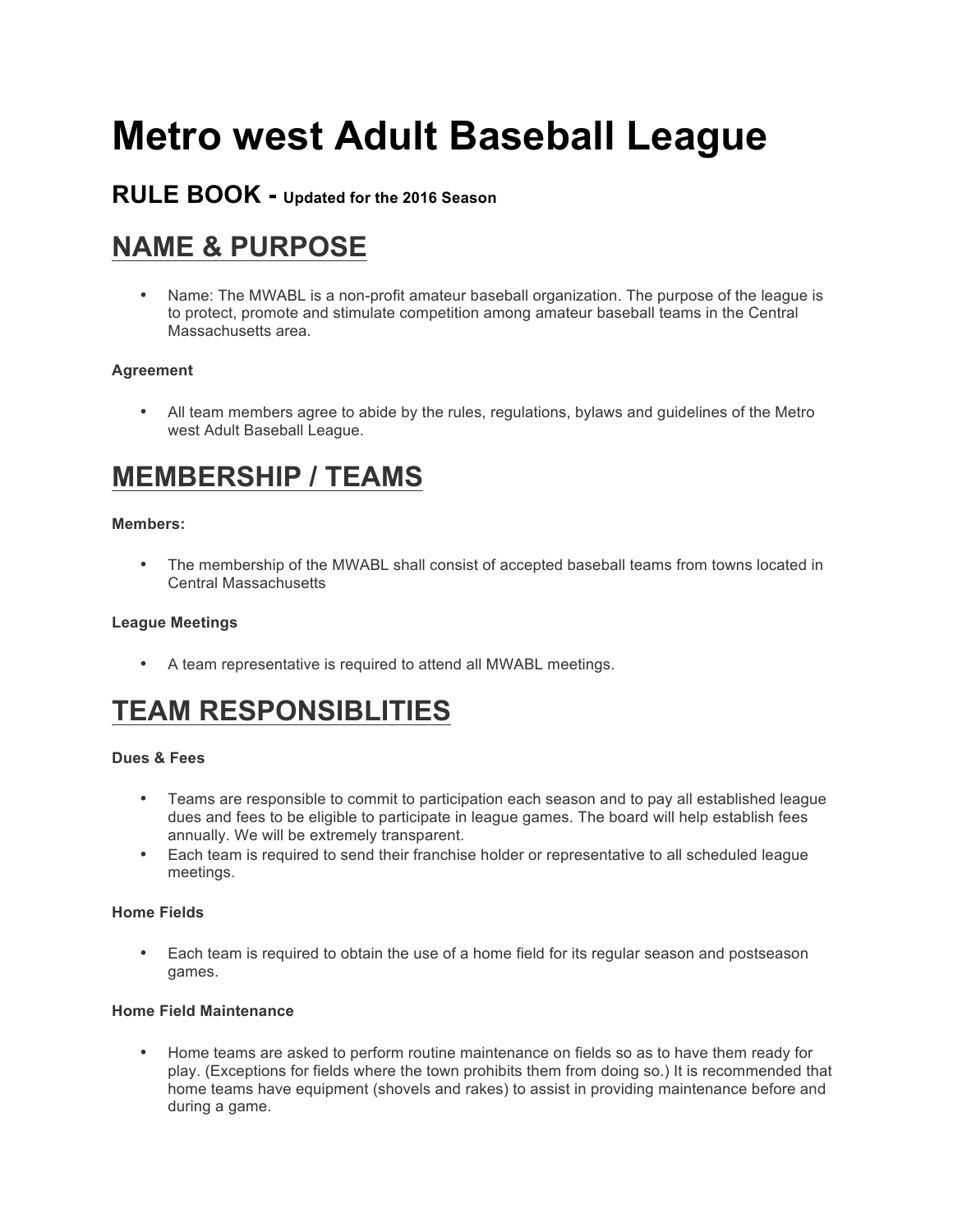### **The 400 Hitter Web-site - Roster**

• Team management is required to update the 400Hitter Web-site with a complete active roster with guidelines set up each season. No team can have more than 25 players at any given time.

#### **Game Scores/Stats**

• Team management is required to update the 400 Hitter Web Site with scores and stats within 48 hours of the completion of an official game.

# **MEETINGS & VOTING PROCEDURES**

• The league President will schedule and run all meetings. The President, by e-mail communications may make notification of meetings with information as to date, time, purpose and location of a scheduled meeting. All teams are to be represented. Failure to attend a meeting could result in votes being taken without your input.

# **Majority Vote**

• Matters brought to a vote at a league meeting will be decided by a simple majority of members present. (Note: when there is an instance a team cannot be in attendance, they may communicate their vote to the league President and board of directors prior to a the vote)

# **BOARD OF DIRECTORS**

- League managers vote on league rules and amendments. One vote per team.
- The League President serves a 3-year term, and can be reappointed by majority league vote. There are no term limits. A five member Board of Directors is appointed by the President at his discretion, and is subject to change at any time.

#### **Duties of the President**

- Serve as the executive head of the MWABL and preside over its meetings.
- Call membership and special meetings in accordance with the bylaws.
- Appoint committees as deemed necessary.
- Ensure that league officers discharge their duties impartially, accurately, faithfully, and promptly.
- Enforce adherence to the rules, guidelines, directives and code of ethics of the league.
- Handle correspondence and communications with local and national media sources if necessary.
- Supply reports as may be requested or required from the Board of Directors.
- Perform any other duties and powers assigned by the league.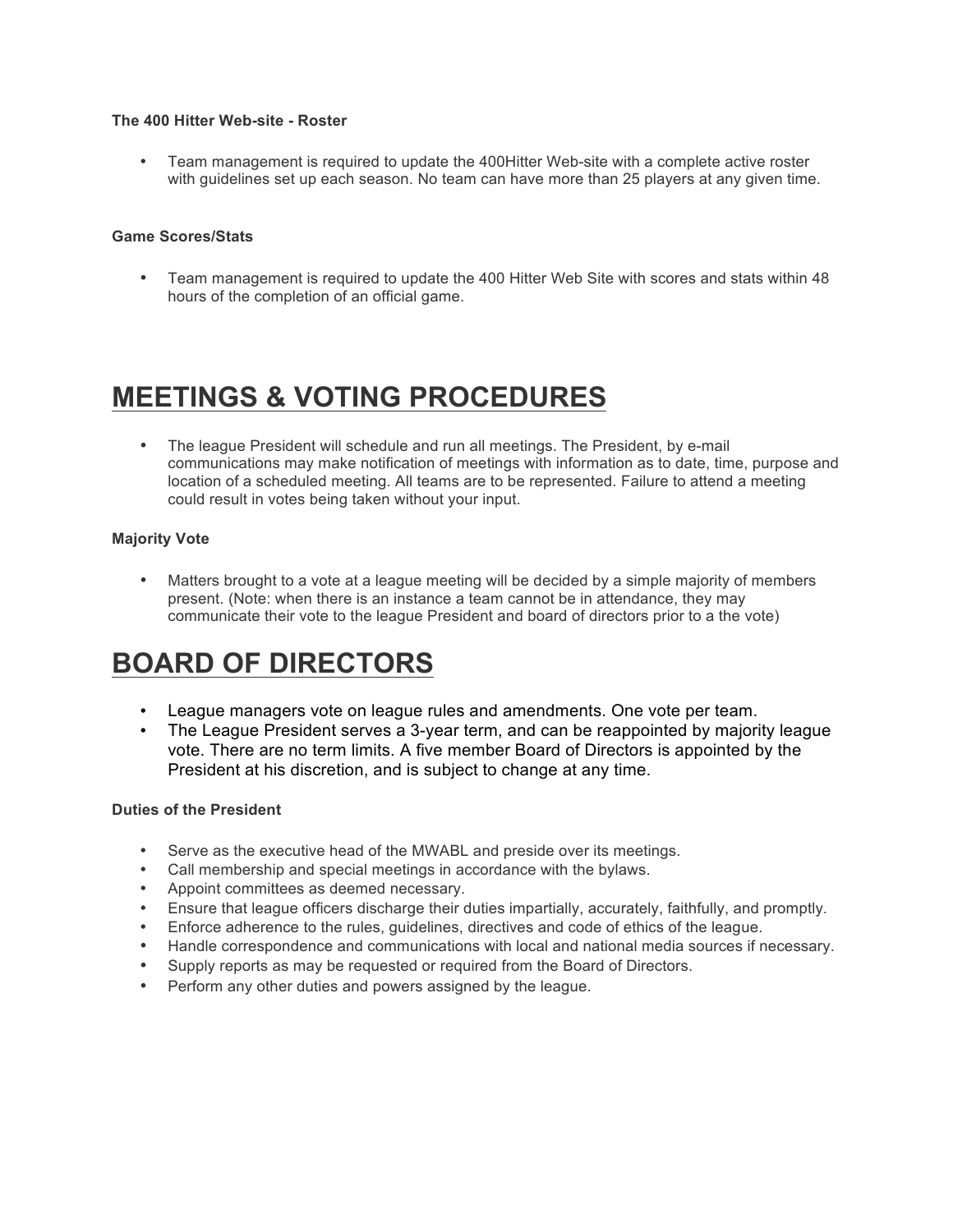# **SCHEDULE**

#### **Schedule Deadline**

• The regular season schedule of games shall be completed between January  $31<sup>st</sup>$ <sup>and</sup> March  $1<sup>St</sup>$  of each season. All teams must submit to the league their home field locations, dates available, and any dates they will be unable to play, in advance so as to assure that the schedule deadline is met. The board of directors may adjust the deadline date should it become necessary or required.

### **Changes to Schedule**

• Once the schedule has been declared official no changes may be made without the express approval of the President and Board of Directors.

### **Starting Times**

• The starting time of Sunday games may not be earlier than 9:00am.

### **Length of Schedule**

• The MWABL regular season schedule will be determined each season based on factors that affect the organization for that season (ex: amount of teams). As a guide, we have had 12 teams and have played 16 games. Our goal is to maintain a standard that will keep us around this amount that matches teams/permits/costs.

#### **League Format**

• The league format will be two divisions, American League and National League. Ideally each team will play every divisional opponent twice, either a doubleheader or one home game and one away game. And one game against the opposing league. We will alternate the home fields each year.

#### **Format & Schedule Changes**

• The President and Board of Directors may adjust the number of games or teams in the league should circumstances require adjustments to either or both situations before or during the season of play.

#### **Rainouts and Make-Up Games**

• All regular season games must be played. President and Board of Directors will directly supervise the re-scheduling of postponed or cancelled games.( note: neutral sites can and will be used to best complete the season when needed ) Failure to complete your make up schedule will result in forfeits for any make up games that are scheduled and not played.

# **Rainout Policy**

• The home team manager must contact the umpires and opposing manager at least 1.5 hours before game time to postpone a game due to weather. If the home team manager does not cancel the game, but the game is called off by the umpires, due to weather, before the game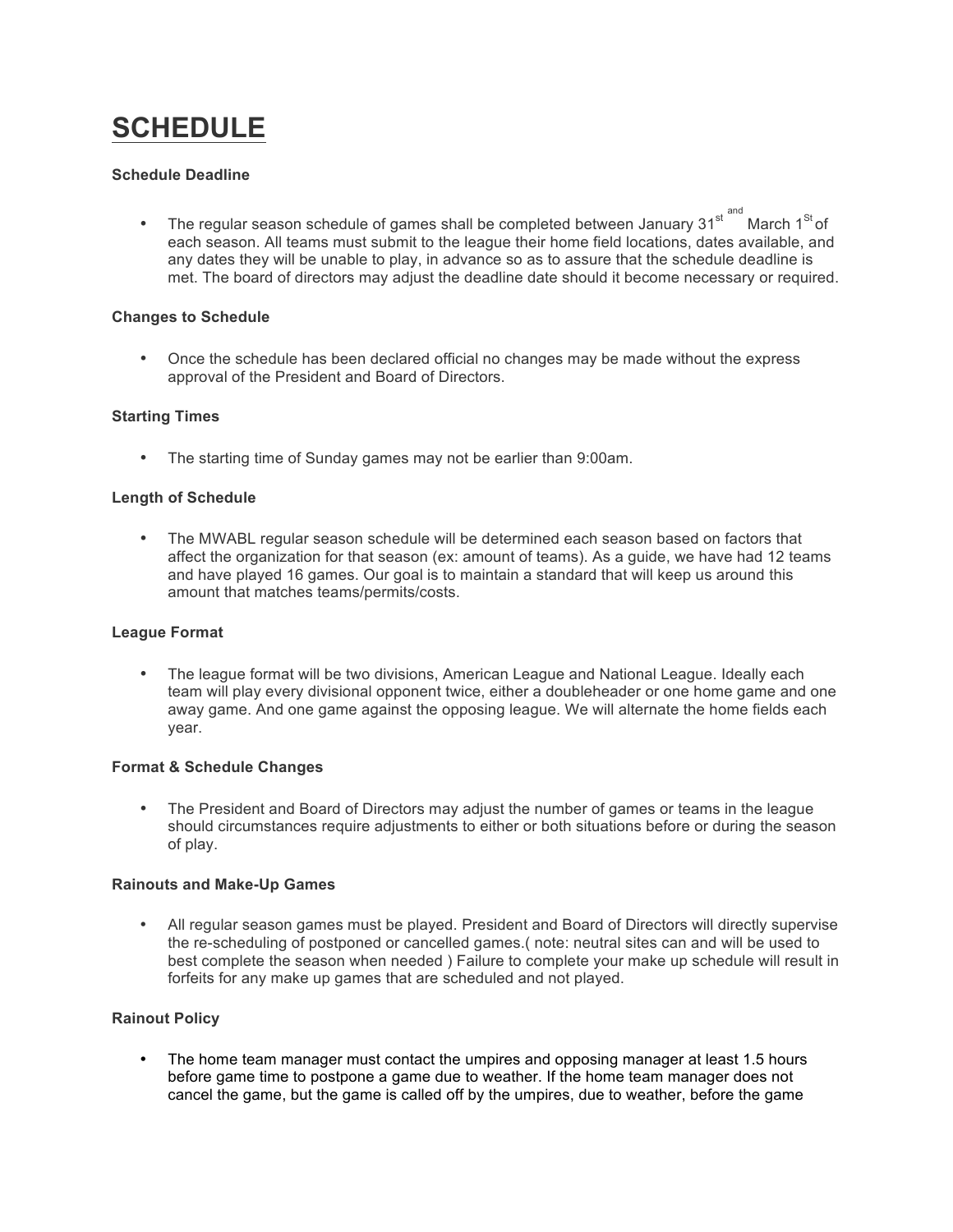starts, then the home team is responsible for paying the umps. If the game starts, and is then called due to weather by the umpires then both managers must split the cost of the umps.

### **Rainout Makeups**

- If the home team fails to propose makeup dates within the 4-week period, the visiting team is awarded a win for the game and the home team is given a loss for the game. If the visiting team refuses to play on any of the dates provided by the home team, then the visiting team is awarded a loss for the game and the home team is awarded a win for the game.
- If the home team is unable to find a field to play the makeup game after 3 weeks, the home team should ask the league to help find a field and date to play the game. If the league can't come up with a field to play the game in the one remaining week, then the game is not played and is effectively removed from the schedule.
- Once the league sets a date and a field, the game must be played. Any team that can't field a team for the league chosen field and date is given a loss for the game be that one team or both teams.

### **Rain Delays/Restart of the Game**

• Once a game is started the umpires are the sole judge on weather a game is to be stopped for unsafe weather conditions. When a delay is called, team's players/coaches are to stay at the park in a safe area in uniform during any and all delays during any game. When the umpires determine it is safe to resume the game and the ball is put back into play each teams is expected to have their teams ready for play. If a team cannot field 9 players when the game is restarted, the umpires will rule a forfeit of the game.

#### **Forfeits**

• Games must be played as scheduled. Failure to show for a scheduled game inconveniences others and damages the reputation of the league. In the event of a forfeited game the forfeiting team's players receive no credit for any player in attendance. The non-forfeiting team will get credit for all active players on its roster on the day of that game per 400hitter.

# **ROSTERS /PLAYER ELIGIBILITY**

# **Player Eligibility**

- The Metro west Adult Baseball League is a baseball league for players 28 years of age and over. A player must turn 28 within the calendar year to be eligible for that season.
- Former professional baseball players must be retired for 3 MWABL seasons before being eligible to play in the league.
- Managers are responsible for verifying the age of a player.
- If a manager has a concern about the age of an opposing player, the issue must be raised on the day of the game between the teams (same rule applies for playoff games), whether before, during, or after the game. The league President must be notified, and the manager of the player in question has a week to provide verification of the players' age. If the player is proved to be ineligible, all games in which that player has played in that season will be forfeited. The player is not allowed to play again that season until a valid age check can be made.
- A player must have game credit for playing in 50% of a season. The standard season length is 16 games, so a player must play in at least 8 games to be eligible to play in the playoffs.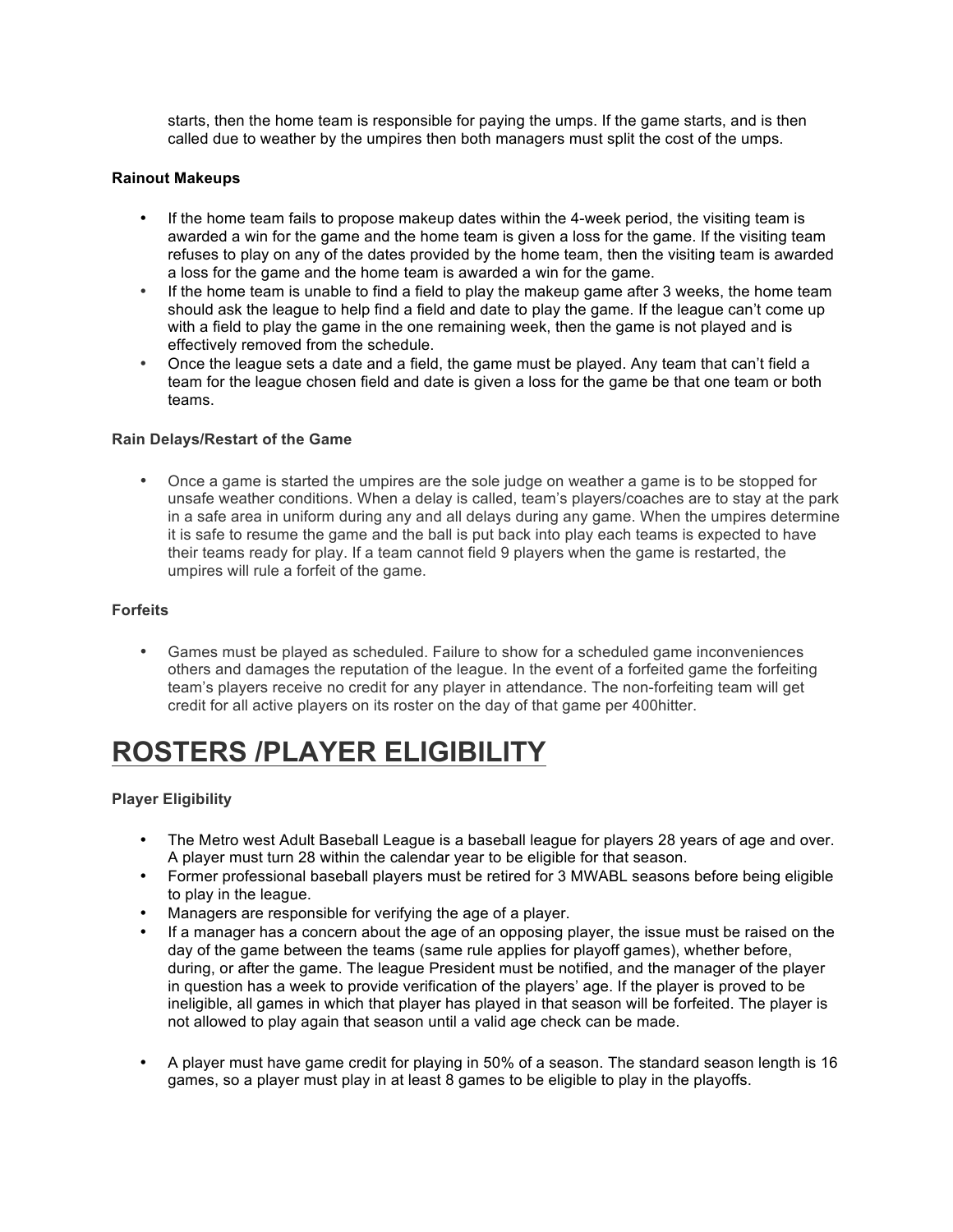- If a team plays an odd number of games because of a cancelled game that is not made up (*and not counted as a win or loss though forfeit*) the eligibility requirement is still rounded up. For example, if a team plays 15 games, a player must still play in 8 games to be eligible to play in the playoffs (50% rounded up is the requirement).
- The only exception to the rule above is that each team may use **2 exemption players**. These players must have game credit for at least 4 games during the regular season, and are ineligible to pitch throughout the playoffs.

# **Game Credit**

- If a player starts and finishes a game, then the player is credited with a game played toward playoff eligibility.
- If a player arrives late or leaves early (not due to an ejection), then the player must have 1 plate appearance in order to be credited with a game played for playoff eligibility. These are plate appearances and not official at bats, so if the player walks or is hit by a pitch, this still counts towards the required 1 appearance.
- Please see the section on game forfeits, which talks about potential penalties, including losing playoff eligibility for the games that are forfeited.

#### **Preliminary Roster**

• Rosters must also be posted on the 400Hitter website prior to May 1st.

#### **Additions/Changes to Active Roster**

• Additions or changes to a team's preliminary or subsequent active roster must be made by entry into 400Hitter website. Adjustments will also need to be made to deactivate anyone as well to maintain a 25 man active roster.

#### **Player Movement**

• No team may accept more than 2 players from any opponents' prior season. Each team manager involved must have a discussion regarding the player movement to curb any concerns. This is a pay to play league, if someone wants to play for another team, they can do so. We really have not had issue with this in the past but managers need to communicate with each other on this. There should not be a need for a person to sit out a year to be a free agent. Once the first game is played, the roster movement between teams is locked. You can add players during the season but not from another roster.

#### **Adding Players**

• You may add players to your roster up until the completion of the  $8<sup>th</sup>$  game of the season. A player added after the  $8<sup>th</sup>$  game of the season may only be done upon the approval of the President and Board of Directors for cause.

#### **Conflict**

• The President and Board of Directors shall adjudicate any conflict or dispute that might arise regarding player movement and the adding of players after the  $8<sup>th</sup>$  game of the season. The decision of the board will be final and no appeal is allowed.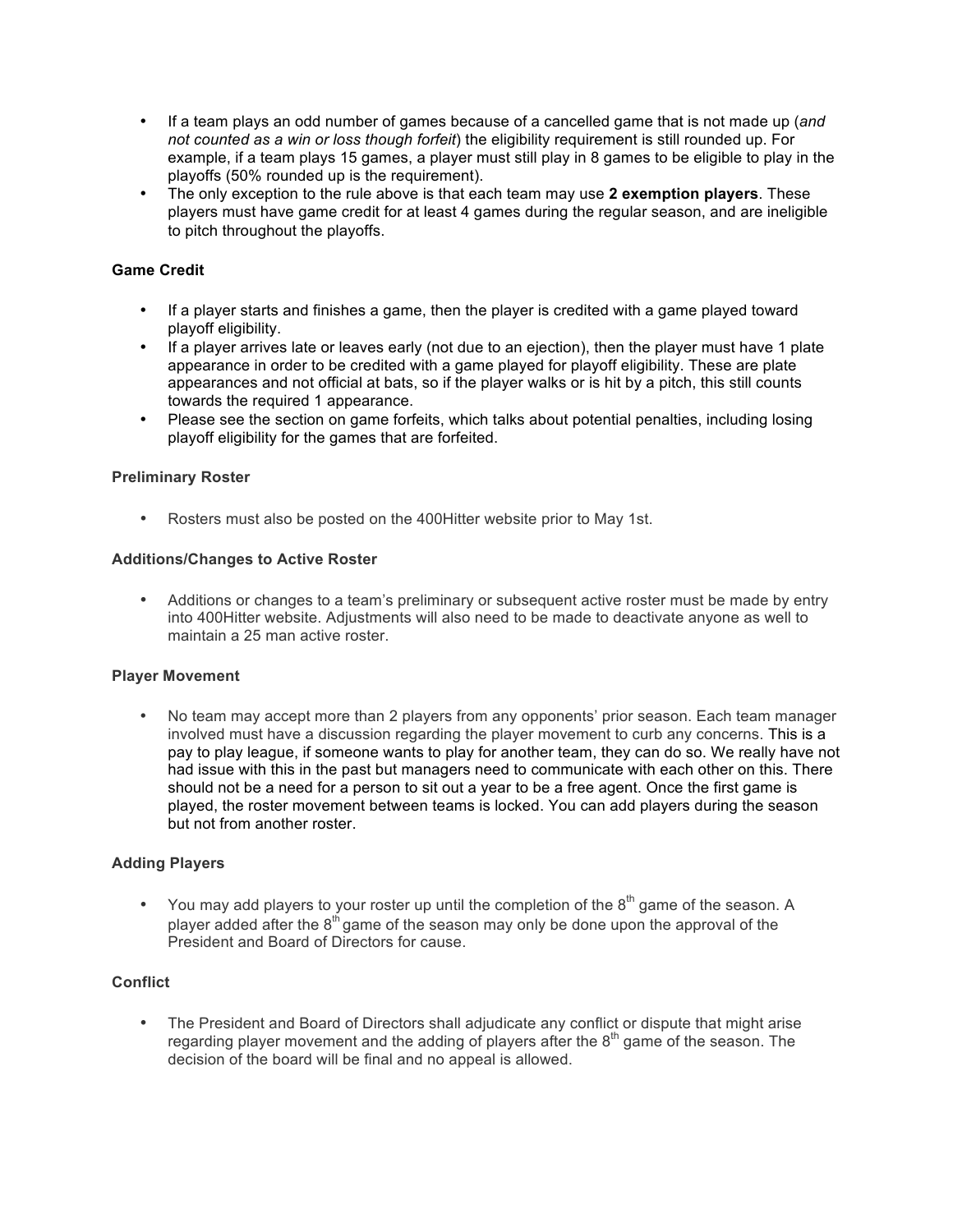# **POST SEASON FORMAT**

# **Championship Tournament**

- The MWABL plays a 3-round championship tournament upon completion of the regular season.
- Each round consists of a best of 3 series. Doubleheader games are 7 innings, and single games are 9 innings.
- The teams with the 4 best records in each division (AL/NL) at the end of the regular season are eligible for the playoffs.
- In the opening round in both divisions (AL/NL), the 1<sup>st</sup> place team plays the 4<sup>th</sup> place team and the  $2^{nd}$  place team plays the  $3^{rd}$  place team. The  $1^{st}$  and  $2^{nd}$  place teams hold home field advantage in their respective series.
- The winners of the  $1<sup>st</sup>$  round series, then face off for the division title, and the right to play for the Championship in the League Finals. Home field is given to the highest remaining seed.
- The winners of the 2<sup>nd</sup> round then face off in the League Finals, and the victor is crowned MWABL League Champion. Again, the highest seed of the remaining teams earns home field.

# **Tiebreakers**

- Home fields and seeding for teams tied: head records; by record versus tied opponents; then by record versus playoff teams in the order of finish. If not resolved by these methods the President and Board of Directors will determine the method needed to resolve the tie including a coin toss.
- If there are two teams tied for the final playoff spot a single elimination game will decide which team advances. If more than two teams are tied for the final playoff spot a "round robin" single game elimination will be played. Match-ups will be determined by coin flip. The game is a considered a regular season game for the purposes of stats for the season, but the roster will be limited to your active playoff roster.

# **BASEBALL PLAYING RULES**

# **Game Rules**

- The length of a game shall be 9 innings. Double headers will be two 7 inning games.
- Games tied after 7 or 9 innings will continue as time allows.

# **Mercy Rule**

- For a 9-inning game, a team wins by mercy rule if they lead by 12 or more runs after the end of the 7th inning.
- For a 7-inning game, a team wins by mercy rule if they lead by 10 or more runs after the end of the 5th inning.

#### **All Players Bat**

• All players at a game will bat during regular season and post-season games. There is no possibility for pinch hitters due to this rule.

#### **Players Leaving a Game Early**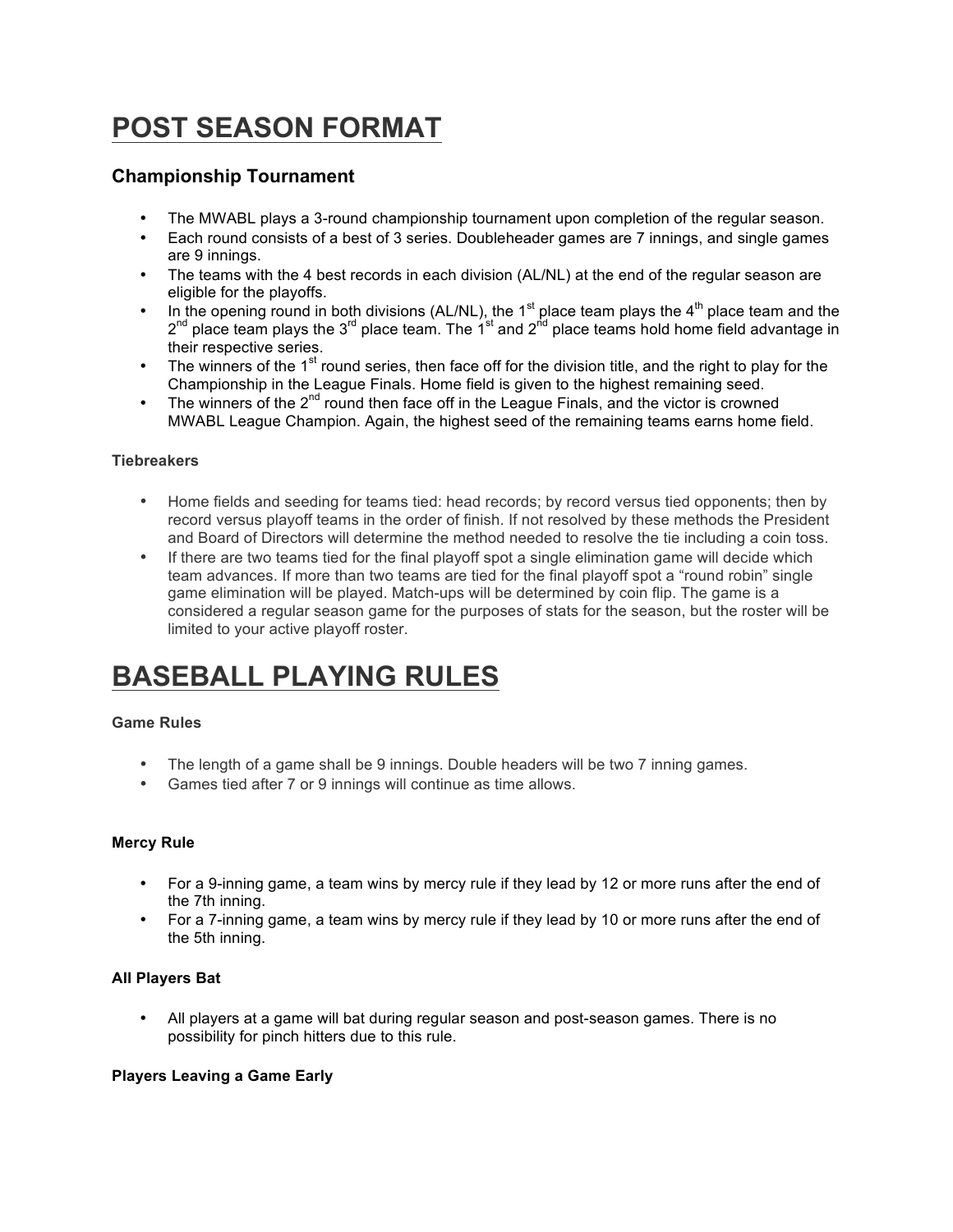• If a player leaves a game for any reason other than injury, an out is recorded every time his spot comes up in the batting order. If a manager informs the opposing manager before the game starts that one of his players has to leave the game early, the preceding sentence will not apply and no out will be recorded when the departing player's spot comes up in the batting order.

### **Players Arriving Late**

• Any player arriving after the first pitch is thrown or after the starting lineups have been exchanged whichever is first, is added to the end of the batting order as soon as the player reports to the bench. A player may not enter a game once it has started unless the manager informs the opposing manager that the player will be coming late to the game.

### **Fielding**

• The "hidden ball" play is prohibited in the MWABL.

#### **Substitutions**

• Since all players bat, teams are allowed free defensive substitutions for all positions but pitcher. A pitcher may re-enter a game once after being removed. If a pitcher is removed and stays in the field, the relieving pitcher must finish facing one batter before the original pitcher can return to the mound to pitch.

### **Pitching and Visitation Rules**

- Pitch-outs will be allowed in the MWABL.
- Intentional walks will be allowed in the MWABL.
- A pitcher who hits 3 batters in one inning or 4 batters during a game will be removed from the game and is not eligible to pitch for the remainder of that game.
- As with Major League Baseball, a manager is allowed 2 visits to the mound per inning. On the second visit, the pitcher must be removed.

# **Base Running**

- While it is the intent of this league to promote rigorous competition, safety is also paramount. Intentionally making contact with another player, during the course of play, is not allowed. Base runners must make a reasonable effort to avoid contact with the fielder (slide, run around the fielder, or give themselves up). This includes plays at home plate.
- Fielders in the act of making a play have the right to make the play without danger of intentional contact by the base runner.
- Fielders, not in the act of making a play, must yield to the base runner. This rule applies to all players, all base runners and plays at all bases.
- Any act perceived as intentional contact by a fielder or base runner will be considered in violation of this rule, and the guilty player will be subject to possible ejection. Enforcement of this rule will be left to the discretion of the umpires.
- Base runners in violation of this rule are automatically out. If this occurs in a double play situation, the second base runner may also be called out (if the umpires decide that the violation interfered with a possible double play). The base runner found in violation may be ejected from the game.
- If a fielder is found in violation of this rule, then the base runner is automatically safe. The fielder may be ejected from the game.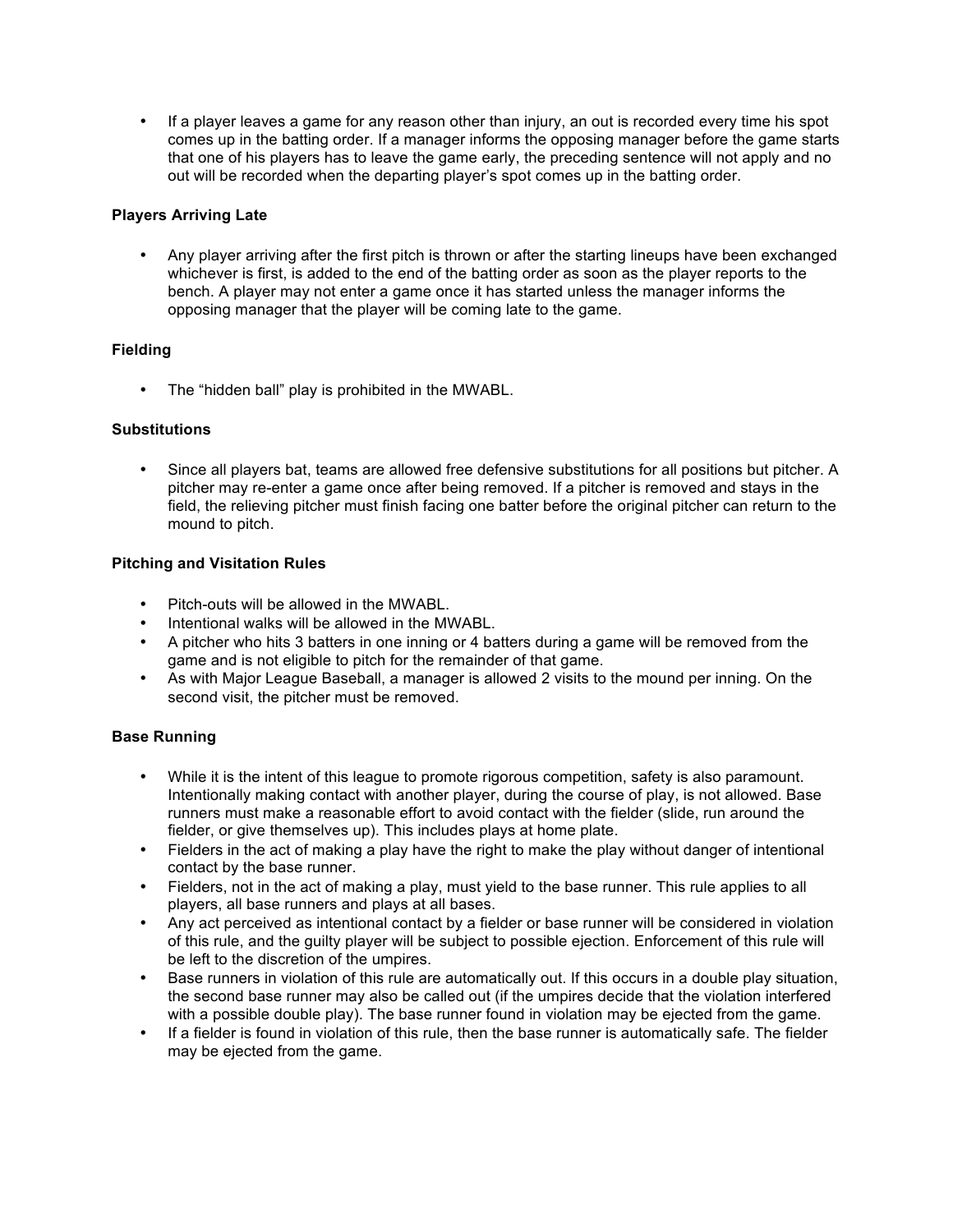# **Courtesy and Pinch Runners**

• There are two categories of runners that managers may use during a game, **courtesy** and **pinch**.

# **Courtesy Runners**

- Each team is allowed to declare 2 courtesy runners. These must be declared to the other manager before the game starts.
- The courtesy runner is the last batted out except for pitchers and catchers. If the last batted out is a pitcher or catcher, the manager can decide to allow the pitcher or catcher to run or skip to the previous batted out. If this occurs in the first inning and there are no batted outs, the last player in the batting order becomes the courtesy runner.
- Courtesy runners cannot be changed during a game even in the case of injury.
- Players who are awarded courtesy runners still must bat and run out the play. Once the batter reaches base the last batted out becomes the runner. When the play has stopped, timeout is called and the last batted out can take the base.
- If a player has been granted a courtesy runner before the game but reaches base and decides to run, the courtesy runner privilege is removed for the rest of the game. The courtesy runner cannot be switched to another player at that time.
- It is the responsibility of the Manager to ensure that the correct player is acting as the courtesy runner. The opposing can appeal, but only prior to the resumption of play. Once play has been resumed, there can be no appeal. If the appeal is upheld (after review of the scorebooks by the managers and umpires), then the correct courtesy runner is put into the game and the manager responsible is issued a warning. Any subsequent, upheld appeal will result in the runner being called out. No replacement runner will be allowed to enter the game. If this out is the 3rd out of the inning, then the inning is over.

# **Pinch Runners**

- As with Major League Baseball, a manager may decide to replace a base runner with a player on the bench.
- Each team is allowed to use 3 pinch runners per game.
- A player can only be used to pinch run once.
- Pinch runners do not need to be declared before a game starts.
- A pinch runner can be used after calling timeout and notifying the umpire and opposing manager.
- If the player who is pinch running is on base when their turn at bat comes up, the manager must use another pinch runner so the player can bat. If the manager has already used 3 pinch runners, then an out is recorded, the runner stays on base and the next batter comes up (if the third out is recorded then the inning would end).
- If a player is hurt during a base running play and cannot continue playing the game, a team may use a "temporary" courtesy runner. This temporary courtesy runner would finish the turn at base until the inning ends or the runner gets out or scores. The manager has the option to replace the hurt base runner with this "temporary" courtesy runner (last batted out rules apply) or use 1 of 3 allowed pinch runners.

# **In-Game Player Injuries**

• Players who are injured during the game are not afforded courtesy runners. If an injured player has a courtesy runner and the player sustains further injury causing him to leave the game the assignment of a courtesy runner cannot be switched to another player so the team loses the courtesy runner.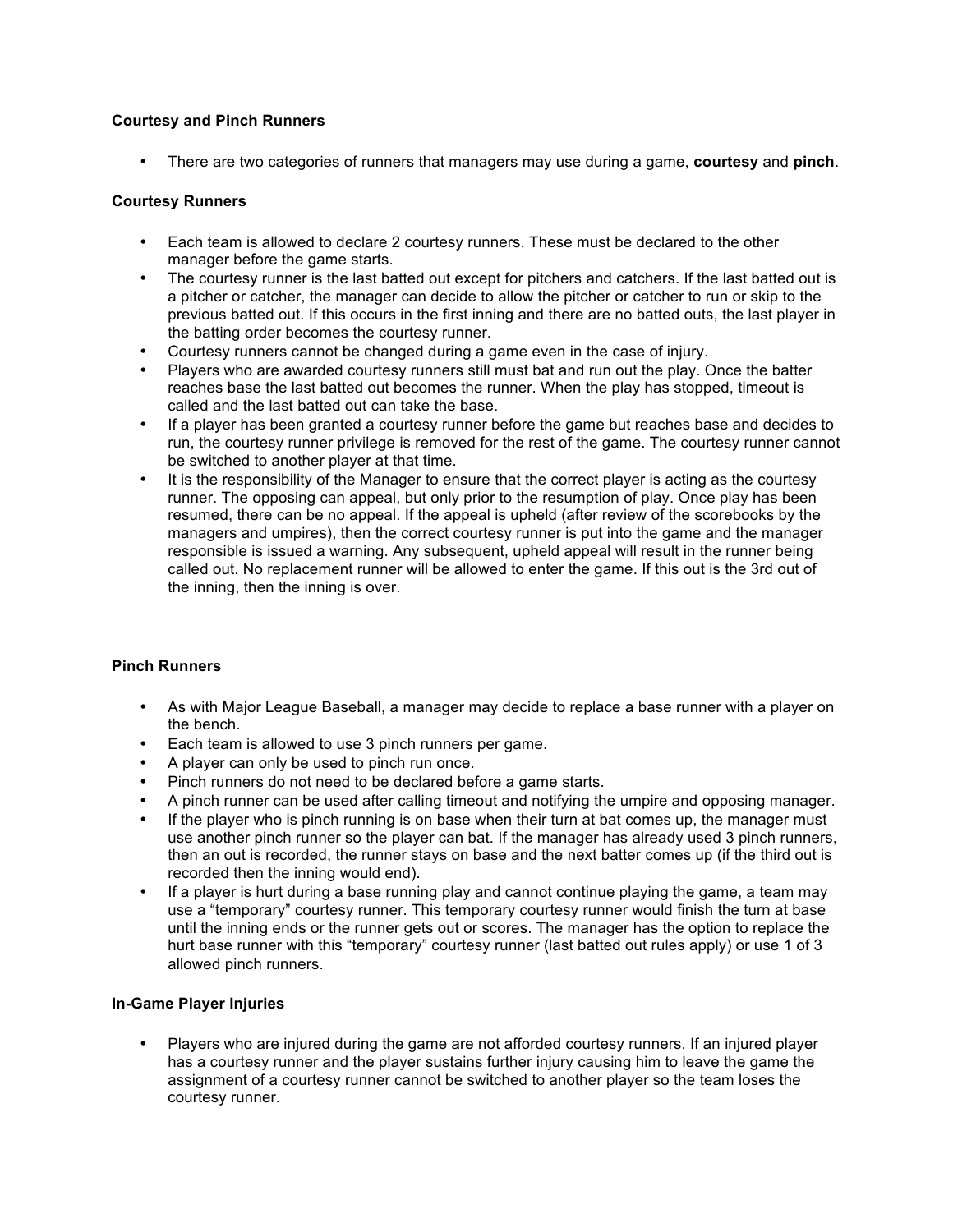• Players who are injured and miss their turn at bat cannot re-enter the game. If a player is injured during a game, and is unable to complete a plate appearance during the game, then the game is not considered an official game played, and does not count toward playoff eligibility. (See – Game Playoff Eligibility)

### **Pre-Game Warm-ups**

• All teams shall make the field available to the opposing team for 15 minutes prior to the game for fielding practice if the opposing team requests it.

### **Postponed Announcements**

• Team managers will notify umpires of cancelations 1.5 hours prior to 9am.

### **Called Game is Official**

• Games that are stopped as a result of inclement weather or for a scheduled light shutdown will be considered official if the losing team has completed five (innings) at bat.

### **Grace Period**

• The MWABL allows a 15-minute grace period beyond the start time of a scheduled game. Should a team fail to field a team by the end of the grace period then the game may be declared a forfeit. A forfeited game will be reported as a 7 -0 in the 400Hitter web site.

# **CODE OF ETHICS / PLAYER CONDUCT**

#### **Player Ejections**

- Any player or manager who is ejected from a game for any reason is fined \$25.00 payable to the league. The player is suspended for one game.
- A second ejection results in a \$50.00 fine payable to the league and a 2 game suspension.
- A third ejection result is a \$100.00 fine and the player is suspended for the remainder of the season.
- A player cannot return to play until the league receives the fine.
- Any verbal abuse directed at an opponent or umpire is cause for immediate ejection.
- If a player is ejected from a game an out is recorded every time his spot comes up in the batting order. The player also loses playoff eligibility for the game even if 1 official at bat has been achieved.

#### **Abuse of Officials**

• Striking or jostling an umpire, engaging in or directing unsportsmanlike contact toward an official, will not be tolerated. Players or team personnel involved in such behavior will face disciplinary action up to and including permanent removal from the league.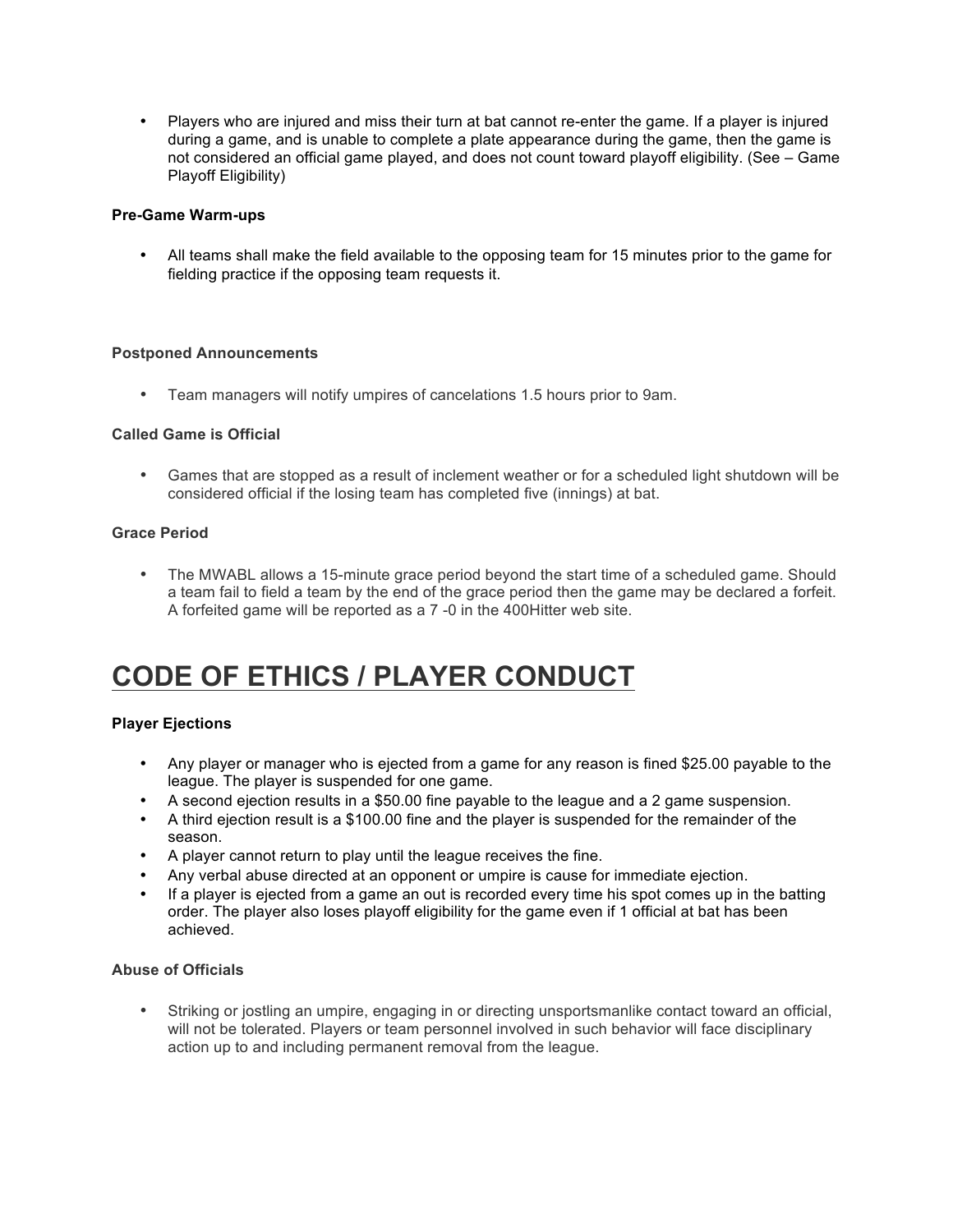# **Fighting**

• Any player or coach that participates in a fight will be ejected and suspended for the team's next three consecutive games. Additional sanctions may be assessed.

### **Appeals**

• Suspension for one game and/or fines of \$50.00 may not be appealed and will not be heard. Penalties that are greater than a one game suspension and/or \$50.00 fine may be appealed.

#### **Suspensions**

• Suspension(s) will begin with the next game played following the MWABL ruling that a suspension is assessed.

### **Payment of Fines**

• A fined player may not participate in any league games until the MWABL has received the fine in hand. Any player in violation of this rule will be considered an ineligible player and subject their teams to a game forfeit.

# **EQUIPMENT**

### **Baseballs**

• The home team is required to provide a supply of officially approved baseballs necessary to complete a game. The league will approve the brand of baseballs to be used annually In the event a team's stock of MWABL balls is depleted a team may substitute using the same brand of approved ball

#### **Helmets**

- All batters, base runners, and catchers must wear protective helmets that are in good working order and free of defects.
- Batters must have at least one earflap on the side facing the pitcher. Base runners may not switch the batting helmet to a catcher's helmet.
- Catchers must wear a helmet when on the field (or a "goalie" style mask may be used),

### **Wood Bats**

• Wood bats that meet the specifications of MLB bats will be used. The use of composite bats is allowed. Any illegal bats will be removed and the player will be ejected. The league will review each case and may impose additional fines/suspensions.

#### **Bases**

• The home team must supply MLB sizes bases for play (15"x15"x3").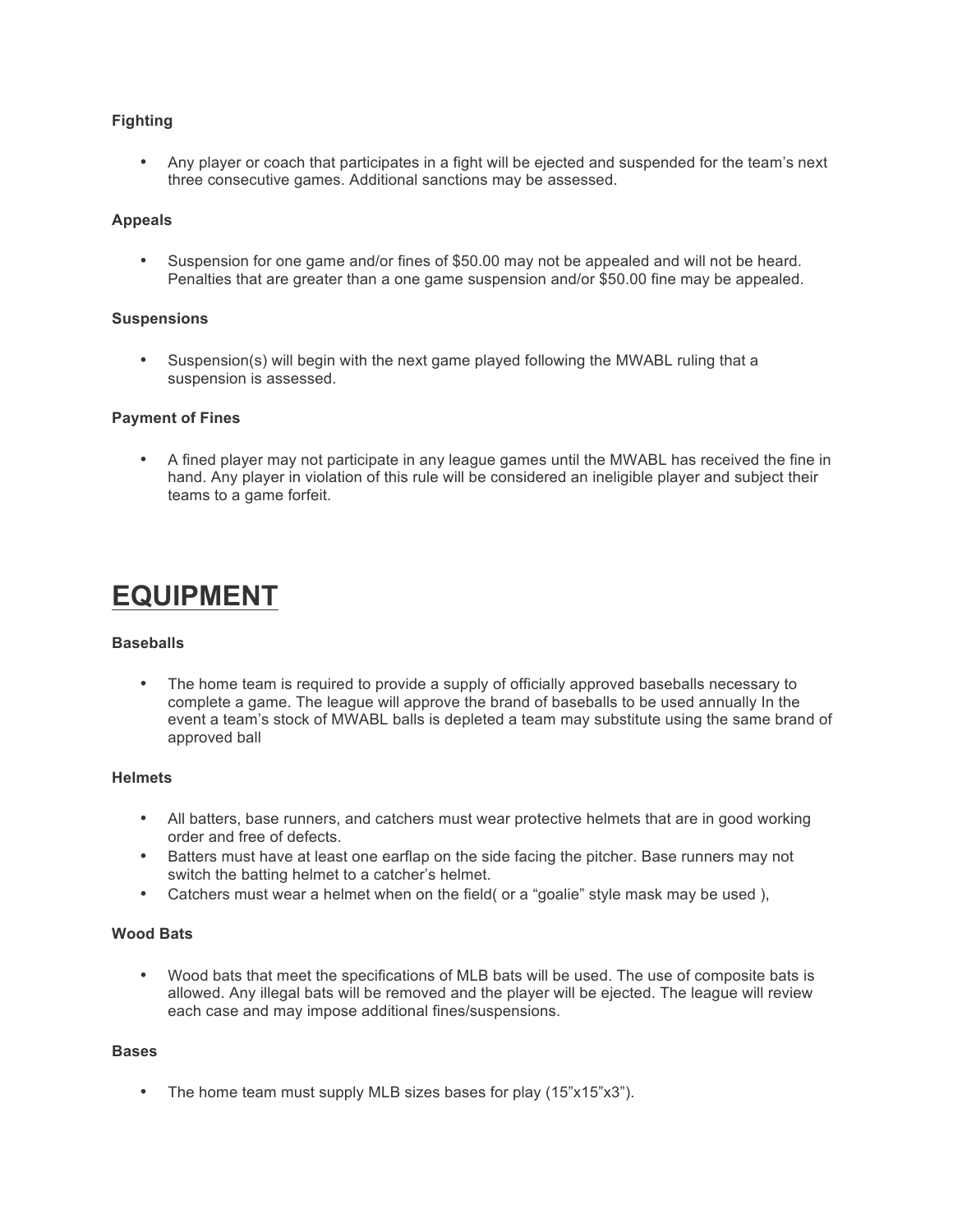# **PROTESTS & PROCEDURES**

#### **What can be protested?**

• Protests for a misapplication of the rules or for player eligibility are the only protests given consideration.

### **What cannot be protested?**

• No protest of an umpire's judgment will be allowed.

### **Protests at Game**

• Managers or coaches should ask the umpire for instructions on how to properly lodge a protest immediately following a questionable play. Requests and protest to the umpire must be made in a courteous manner.

### **Protest Procedure**

• A description of the protest must be made in writing (e-mail) to the league President within 24 hours of the incident.

#### **Consultation**

• Team managers may contact any member(s) of the board of directors by phone or e-mail to request an informal opinion as to the likelihood of the validity of the protest.

#### **Investigation of Protest**

• If the appeal is made in compliance with the rules regarding protests the league President will investigate the matter by consulting with the umpires, umpire in chief, and members of both teams in order to gather information to assist in making a ruling. All parties are required to cooperate fully in any investigation.

#### **Protest Decision**

After the President has ascertained the needed information he may decide the following:

- The protest is invalid or that no misinterpretation of the rules occurred.
- The protest is valid and a misinterpretation of the rules was made.
- If in the President's opinion however, the misapplication of the rule did not affect the outcome of the game, the game will not be replayed or continued but the results will stand.
- The protest is valid and a misinterpretation of the rules was made. In the opinion of the President if the misinterpretation affected the protesting team's chances of winning the game, he may order the game be continued from the point of the protest.

#### **Protest Ruling**

• The President's and Board of Directors' ruling on any protest is final and no further appeal is allowed.